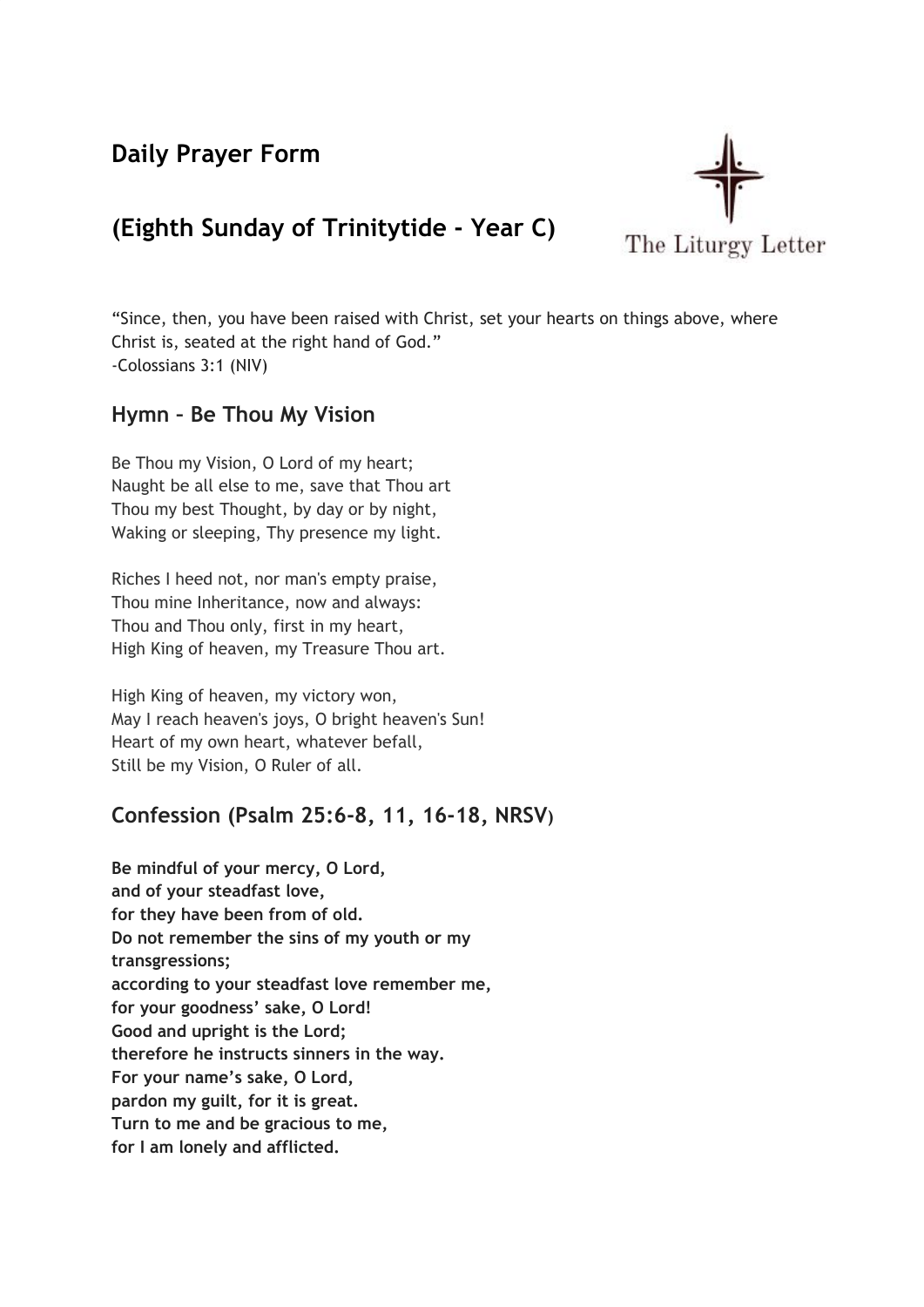**Relieve the troubles of my heart, and bring me out of my distress. Consider my affliction and my trouble, and forgive all my sins.**

*Silence*

May the risen Christ of love and power Forgive you and free you from your sins, Heal and strengthen you by his Spirit, And raise you to new life. **Amen.**

# **Psalm 107 (NIV)**

1 Give thanks to the Lord, for he is good; his love endures forever. 2 Let the redeemed of the Lord tell their story those he redeemed from the hand of the foe, 3 those he gathered from the lands, from east and west, from north and south. 4 Some wandered in desert wastelands, finding no way to a city where they could settle. 5 They were hungry and thirsty, and their lives ebbed away. 6 Then they cried out to the Lord in their trouble, and he delivered them from their distress. 7 He led them by a straight way to a city where they could settle. 8 Let them give thanks to the Lord for his unfailing love and his wonderful deeds for mankind, 9 for he satisfies the thirsty and fills the hungry with good things.

# **Gloria Patri**

**Glory to the Father, and to the Son, and to the Holy Spirit, as it was in the beginning, is now, and ever shall be, world without end, Amen.**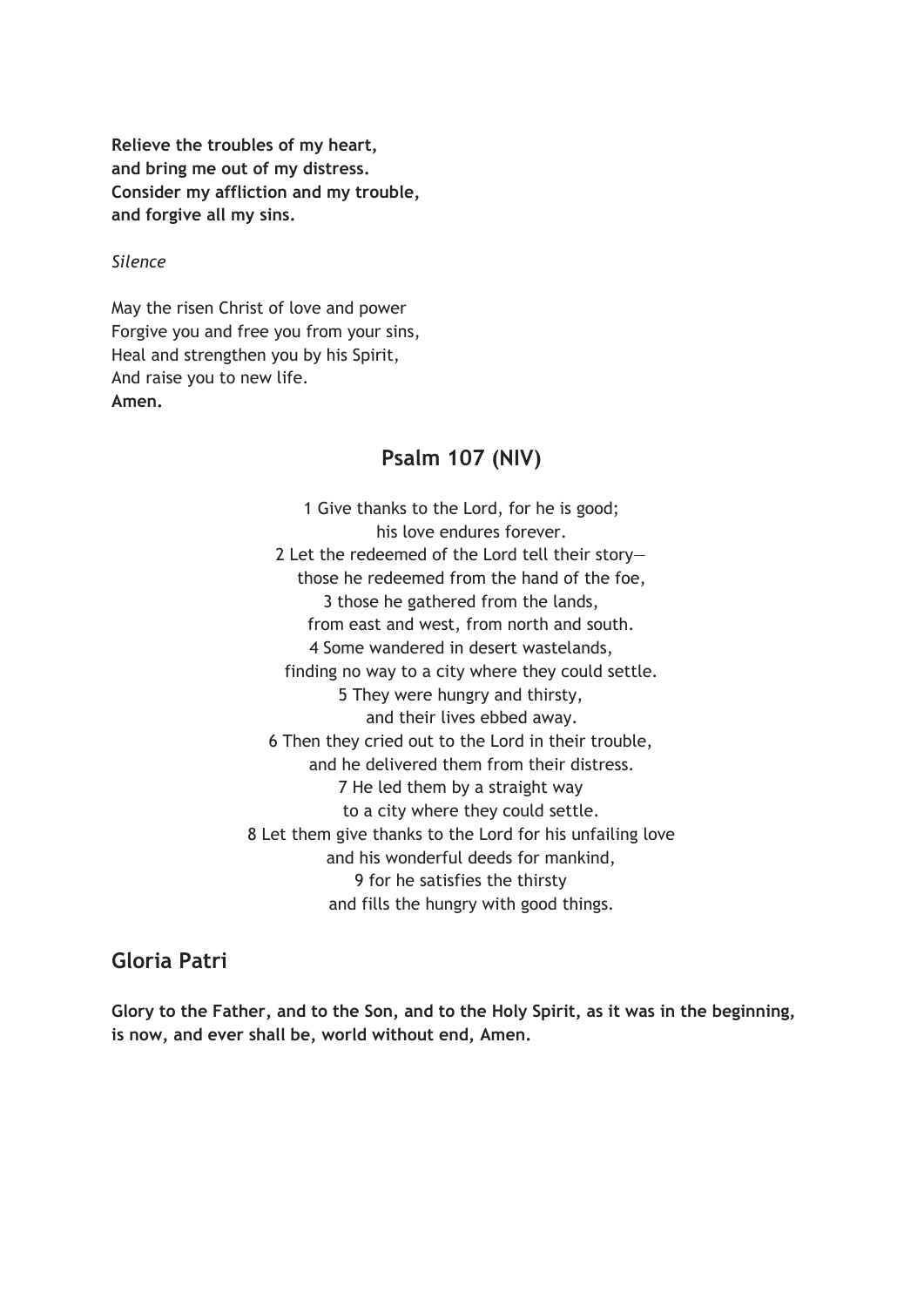### **Scripture Readings**

Hosea [11:1-11](https://www.biblegateway.com/passage/?search=Hosea+11%3A1-11%3BColossians+3%3A1-11%3BLuke+12%3A13-21&version=NIV) [Colossians](https://www.biblegateway.com/passage/?search=Hosea+11%3A1-11%3BColossians+3%3A1-11%3BLuke+12%3A13-21&version=NIV) 3:1-11

*(stand for the reading of the Gospel)*

Luke [12:13-21](https://www.biblegateway.com/passage/?search=Hosea+11%3A1-11%3BColossians+3%3A1-11%3BLuke+12%3A13-21&version=NIV)

(a short silence is kept after the reading of the Gospel)

### **Te Deum Laudamus (You are God, We Praise You)**

You are God: we praise you; You are the Lord: we acclaim you; You are the eternal Father: All creation worships you. To you all angels, all the powers of heaven, Cherubim and Seraphim, sing in endless praise: Holy, holy, holy Lord, God of power and might, heaven and earth are full of your glory. The glorious company of apostles praise you. The noble fellowship of prophets praise you. The white-robed army of martyrs praise you. Throughout the world the holy Church acclaims you; Father, of majesty unbounded, your true and only Son, worthy of all worship, and the Holy Spirit, advocate and guide. You, Christ, are the king of glory, the eternal Son of the Father. When you became man to set us free you did not shun the Virgin's womb. You overcame the sting of death and opened the kingdom of heaven to all believers. You are seated at God's right hand in glory. We believe that you will come and be our judge. Come then, Lord, and help your people, bought with the price of your own blood, and bring us with your saints

to glory everlasting.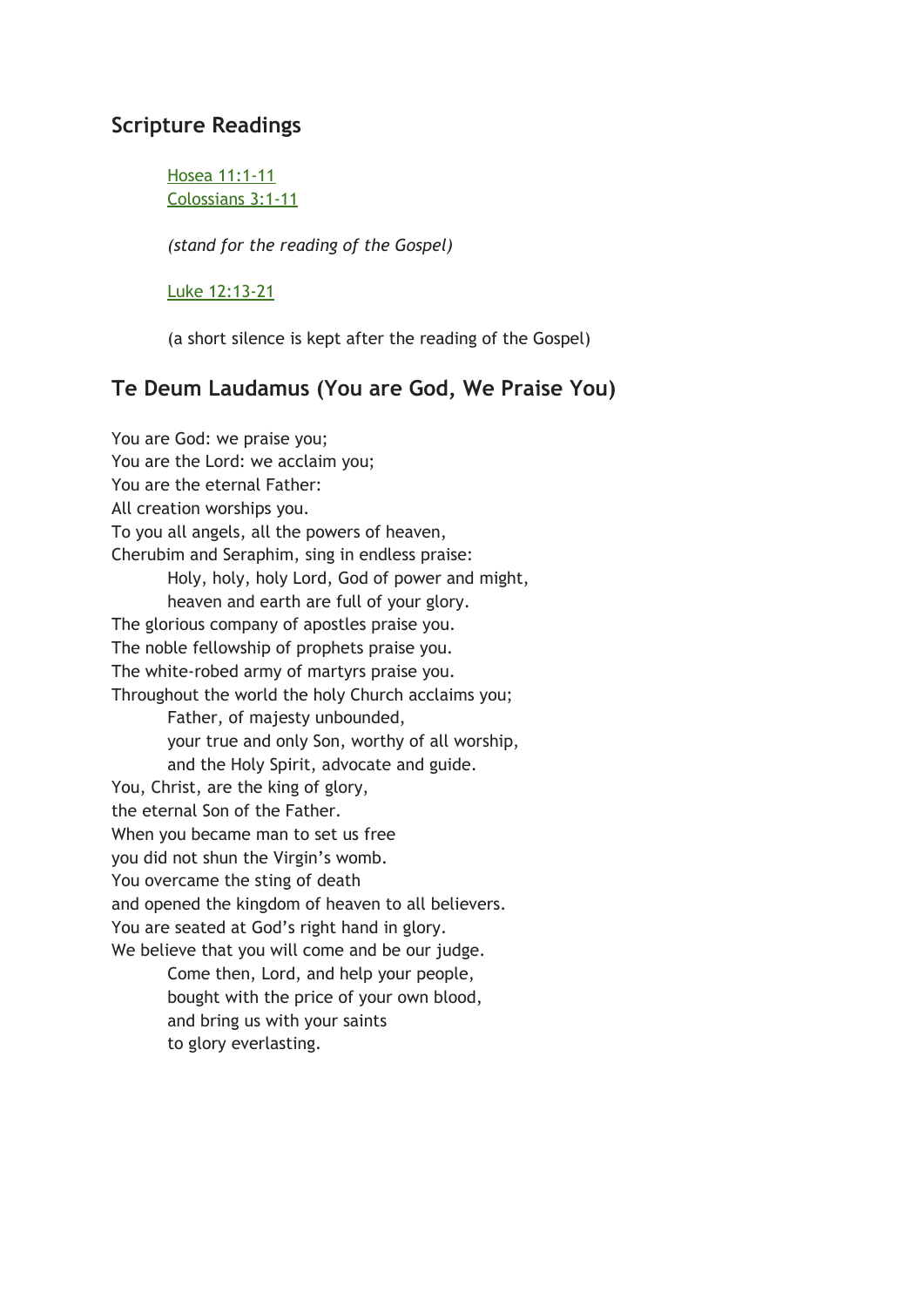# **The Prayers of the People (Adapted from** *The Book of Daily Prayer***)**

Heavenly Father, you have called us to remember to pray for the Church and the world, and for the ongoing ministry of the gospel, that it may increase and make disciples of all nations. And so we pray:

For your Church in this place and around the world...

#### *Intercessions are said*

For our nation's leaders, for the leaders of other nations, and for all in authority throughout the world, and in our own community.

#### *Intercessions are said*

For this place, for every city and community, and for those who live in them.

#### *Intercessions are said*

For the good earth which you have given and for the wisdom and will to conserve it as faithful stewards. For seasonable weather, and for an abundance of harvest.

#### *Intercessions are said*

For the weak, fatherless, poor, oppressed, and needy.

#### *Intercessions are said*

For friends, relatives, and neighbors, and for the day and its tasks, we pray:

#### *Intercessions are said*

For answered prayer and new life.

#### *Intercessions are said*

That we may end our lives in faith and hope. Defend us, deliver us, and in your compassion protect us by your grace, through Jesus Christ our Lord, in whose name we are bold to pray:

# **The Lord's Prayer**

*\*If praying with others, stand and hold hands. If praying individually, stand with hands open and outstretched in the sign of the [Orans](https://en.wikipedia.org/wiki/Orans).*